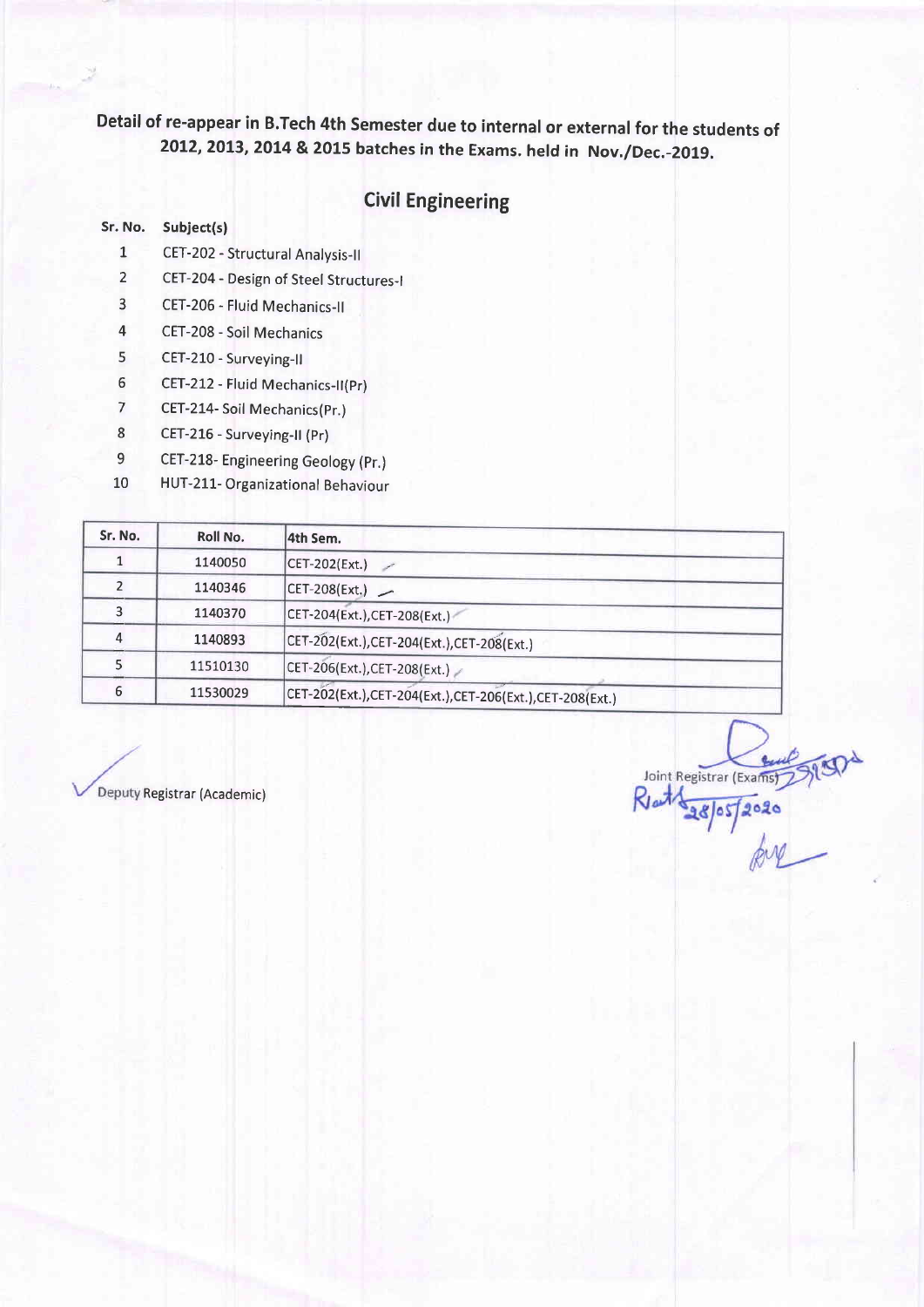### Computer Engineering

| Sr. No. | Subject(s)      |                                  |
|---------|-----------------|----------------------------------|
| 1       | <b>MAT-204T</b> | Mathematics-III                  |
| 2       | COT-202         | Object Oriented Programming      |
| 3       | COT-204         | Programming Languages Concepts   |
| 4       | COT-206         | Software Engineering             |
| 5       | <b>COT-208</b>  | Microprocessors-1                |
| 6       | COT-210         | Unix and Linux Programming       |
| 7       | COT-212         | Object Oriented Programming (Pr) |
| 8       | <b>COT-214</b>  | Microprocessors-I (Pr)           |
| 9       | COT-216         | Software Engineering (Pr)        |
| 10      | COT-218         | Unix and Linux Programming (Pr)  |

| Sr. No.        | Roll No. | 4th Sem.                                                                                    |
|----------------|----------|---------------------------------------------------------------------------------------------|
|                | 1140545  | COT-210(Ext.)                                                                               |
|                | 2130013  | MAT-204T(Ext.)<br>$\overline{\phantom{a}}$                                                  |
| 3              | 1140231  | $\sqrt{2}$<br>COT-202(Int.+Ext.), COT-204(Int.),COT-208(Int.),MAT-204T(Ext.), COT-212(Ext.) |
| $\overline{4}$ | 11530018 | COT-202(Int.),COT-208(Int.+Ext.),COT-210(Int.+Ext.),MAT-204T(Int.)                          |
|                | 11530024 | COT-202(Int.), COT-210(Int. FExt.)                                                          |

Joint Registrar (Example ) 2020

Deputy Registrar (Academic)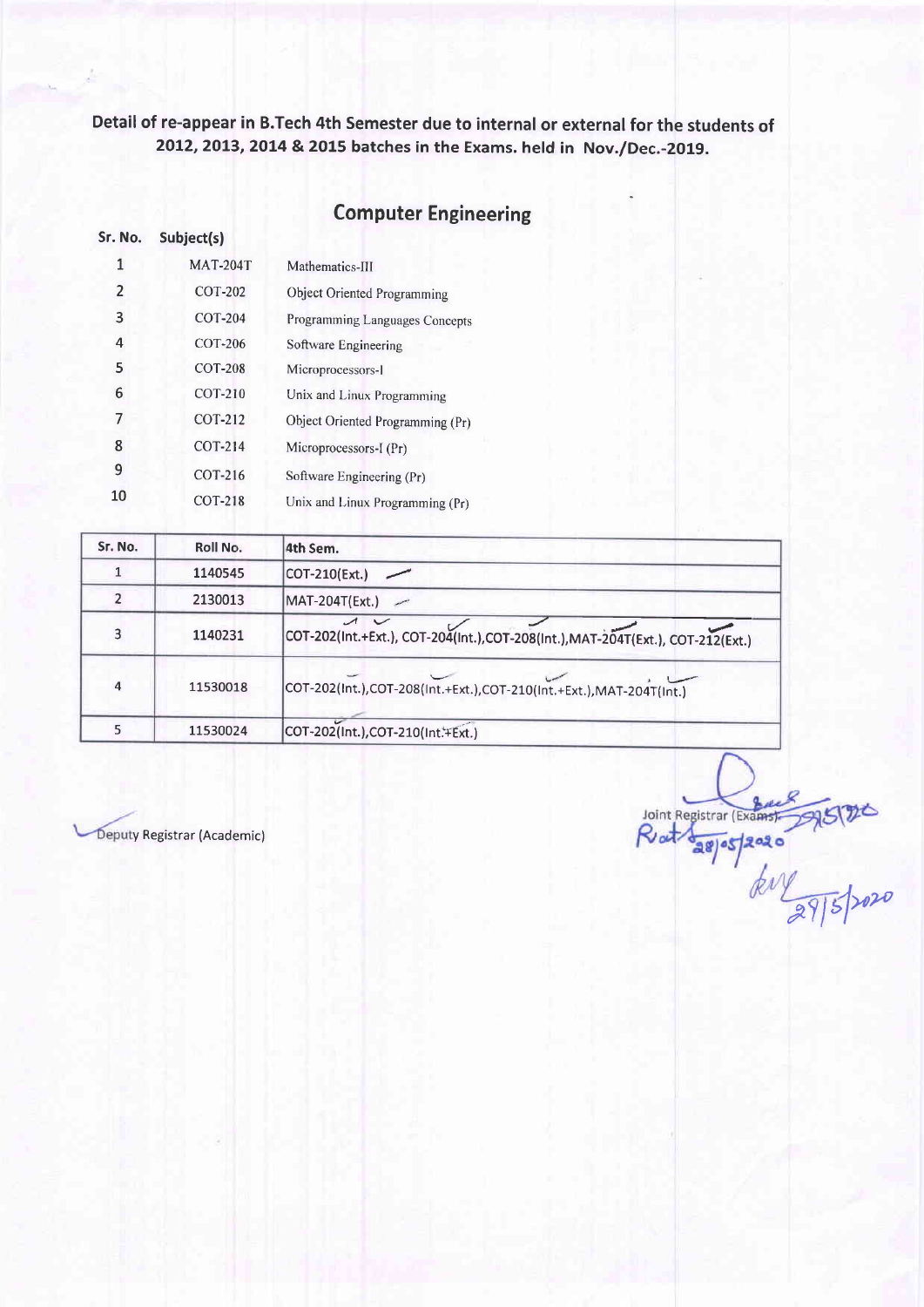### Electronics & Comm. Engineering

| Sr. No.        | Subject(s)     |                                          |
|----------------|----------------|------------------------------------------|
|                | MAT-202/204T   | Mathematics-III                          |
| $\overline{2}$ | <b>ECT-202</b> | Analog Electronics                       |
| 3              | <b>ECT-204</b> | <b>Analog Communication</b>              |
| 4              | <b>ECT-206</b> | <b>Instrumentation &amp; Measurement</b> |
| 5              | <b>ECT-208</b> | <b>Control Systems</b>                   |
| 6              | <b>ECT-210</b> | Electronic Circuits Simulation(Pr.)      |
|                | <b>ECT-212</b> | Communication-I(Pr.)                     |
| 8              | <b>ECT-214</b> | Electronic Circuits (Pr.)                |

| Sr. No. | Roll No. | 4th Sem.                                                                  |
|---------|----------|---------------------------------------------------------------------------|
|         | 1140428  | ECT-202(Ext.), ECT-204(Ext.), ECT-206(Ext.), ECT-208(Ext.) MAT-204T(Ext.) |
|         | 1140507  | $ECT-202(Ext.)$                                                           |
|         | 2140040  | ECT-202(Ext.), ECT-206(Ext.), ECT-208(Ext.), MAT-204T(Ext.)               |
|         | 11510416 | ECT-208(Ext.)                                                             |

Deputy Registrar (Academic)

Joint Registrar (Example 3/15/7)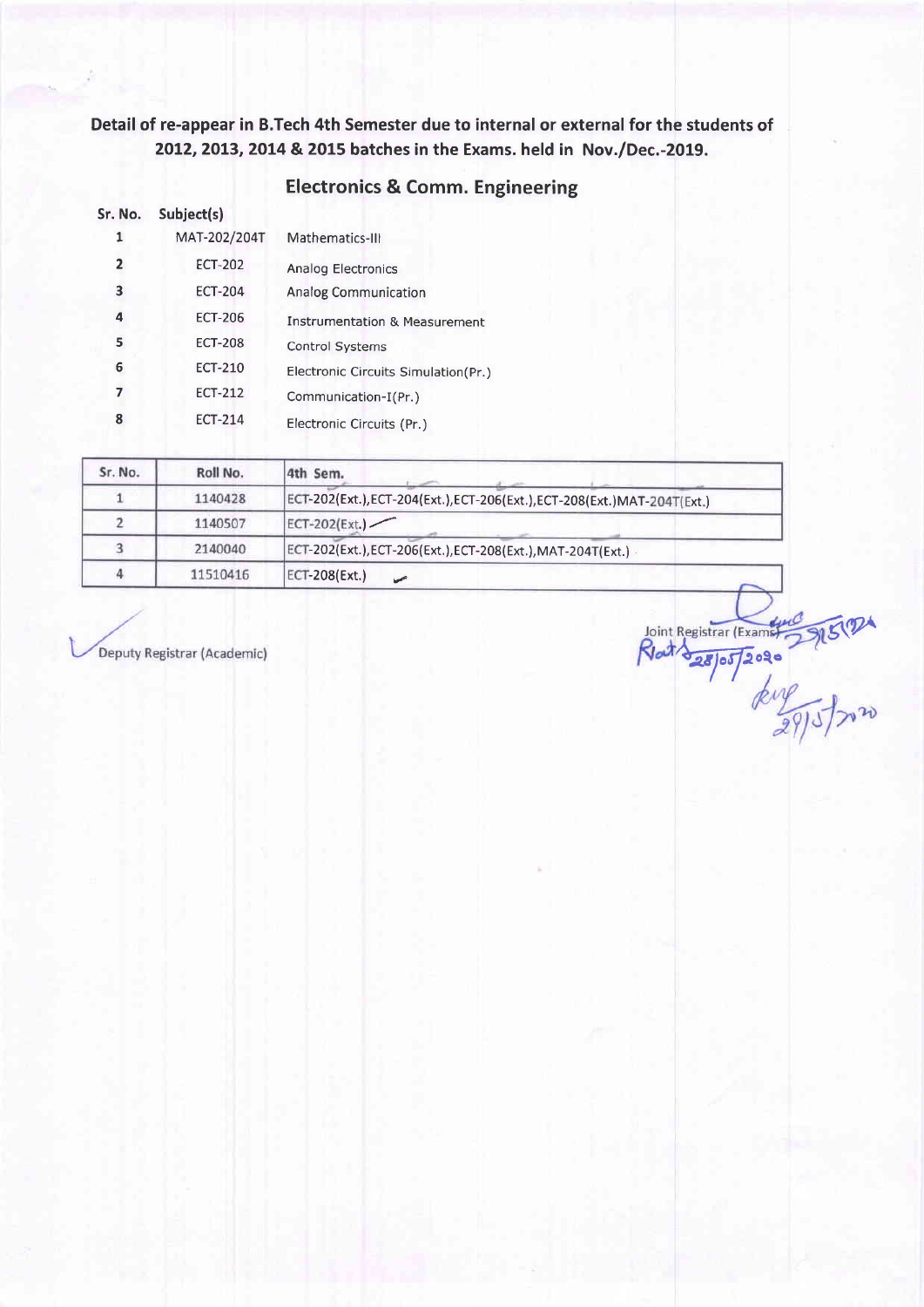# **Mechanical Engineering**

| Sr. No. | Subject(s)      |                                                |
|---------|-----------------|------------------------------------------------|
| 1       | <b>HUT-211</b>  | Organizational Behaviour                       |
| 2       | <b>MET-202</b>  | <b>Mechanics of Fluids</b>                     |
| 3       | <b>MET-204</b>  | Strength of Materials-II                       |
| 4       | <b>MET-206</b>  | <b>Steam and Power Generation</b>              |
| 5       | <b>MET-208</b>  | <b>Material Science</b>                        |
| 6       | <b>MET-210</b>  | Production Technology -II                      |
| 7       | <b>MET-212</b>  | Dynamics of Machines                           |
| 8       | <b>MET-214</b>  | Numerical Methods & Computer Programming (Pr.) |
| 9       | <b>MET-216</b>  | Production Technology -II(Pr.)                 |
| 10      | <b>MET-218</b>  | Mechanics of Machines(Pr.)                     |
| 11      | MET-220/CET-220 | Mechanics of Fluid (Pr.)                       |

| Sr. No.        | Roll No. | 4th Sem.                                                                                                                                       |
|----------------|----------|------------------------------------------------------------------------------------------------------------------------------------------------|
| 1              | 1120224  | MET-202(Int.),MET-204(Int.),MET-206(Int.+Ext.),MET-208(Int.),MET-210(Int.),MET-<br>212(Int.+Ext.), MET-214(Int.), MET-216(Int.), MET-218(Int.) |
| $\overline{2}$ | 1120367  | MET-212(Ext.)                                                                                                                                  |
| 3              | 1130065  | MET-204(Ext.), MET-212(Int.)                                                                                                                   |
| 4              | 1140294  | MET-204(Ext.), MET-212(Ext.)                                                                                                                   |
| 5              | 1140316  | MET-212(Ext.)                                                                                                                                  |
| 6              | 1140783  | MET-202(Ext.), MET-204(Ext.), HUT-211(Ext.), MET-212(Ext.)                                                                                     |
| 7              | 2140001  | MET-202(Int.), MET-204(Ext.), MET-206(Ext.), MET-210(Int.+Ext.), MET-<br>212(Ext.), MET-216(Ext.)                                              |
| 8              | 2140006  | MET-202(Int.), MET-204(Ext.), MET-212(Ext.), MET-216(Ext.)                                                                                     |
| 9              | 2140046  | MET-204(Ext.), MET-212(Ext.)                                                                                                                   |
| 10             | 2140050  | MET-212(Ext.)                                                                                                                                  |
| 11             | 11510645 | MET-204(Ext.)                                                                                                                                  |
| 12             | 11510658 | MET-202(Ext.), MET-212(Ext.)                                                                                                                   |
| 13             | 11510680 | MET-204(Ext.), MET-212(Ext.)                                                                                                                   |
| 14             | 11510710 | MET-212(Ext.)                                                                                                                                  |
| 15             | 11510713 | MET-204(Ext.), MET-210(Ext.), MET-212(Ext.)                                                                                                    |
| 16             | 11510731 | MET-204(Ext.)                                                                                                                                  |
| 17             | 11530047 | MET-204(Int.+Ext.),MET-208(Int.+Ext.),MET-212(Ext.),MET-216(Int.)                                                                              |

Joint Registrar (Example)

Deputy Registrar (Academic)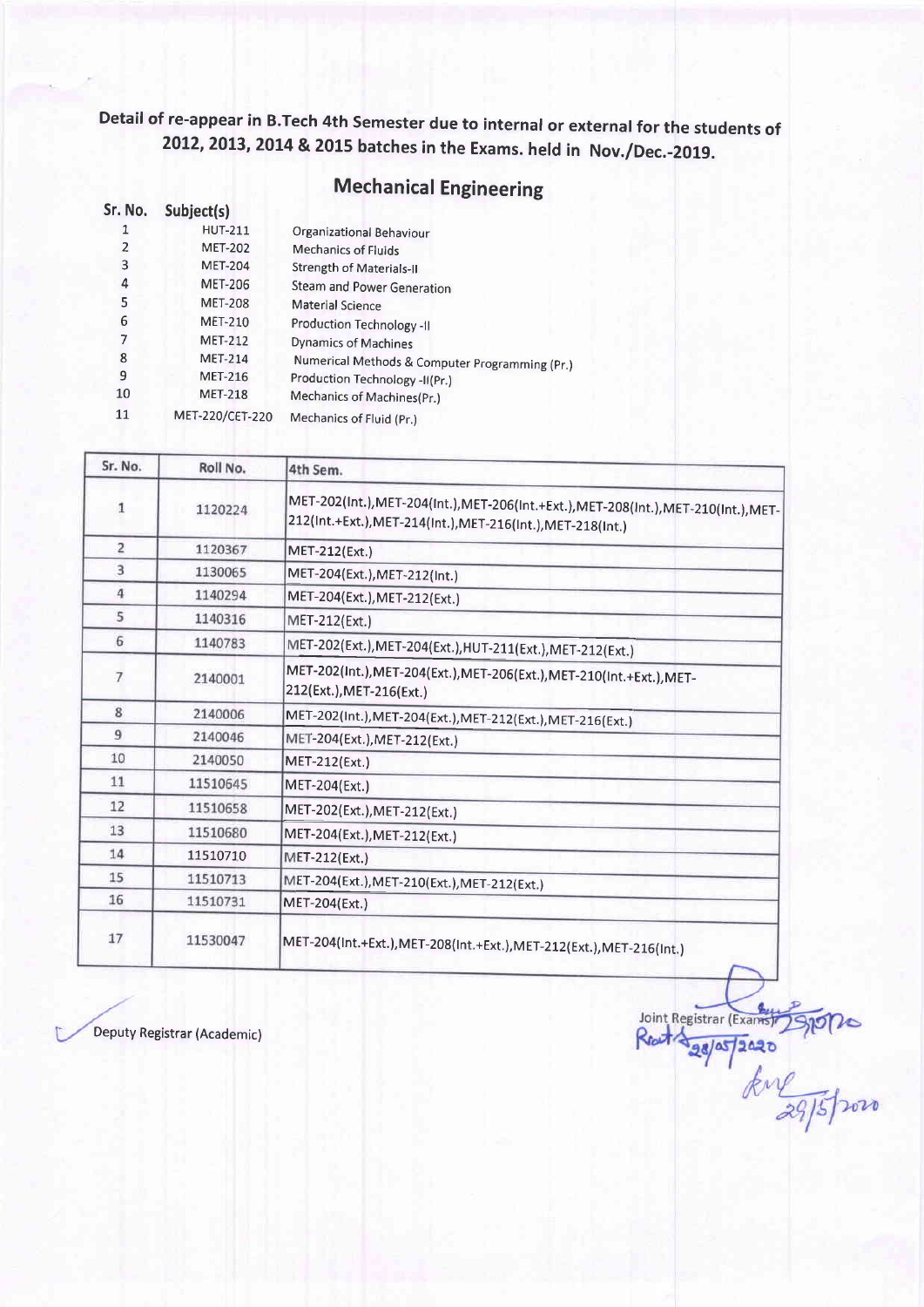| Sr. No. | Subject(s)     |                                                     |
|---------|----------------|-----------------------------------------------------|
| 1       | <b>HUT-211</b> | Organizational Behaviour                            |
| 2       | PI-202T        | <b>Dynamics of Machines</b>                         |
| 3       | PI-204T        | Fluid Mechanics and Hydraulic Machines              |
| 4       | PI-206T        | <b>Production Technology-II</b>                     |
| 5       | <b>PI-208T</b> | Metrology                                           |
| 6       | PI-210T        | <b>Operations Research</b>                          |
| 7       | PI-212P        | Kinematics and Dynamics of Machines(Pr.)            |
| 8       | PI-214P        | Fluid Mechanics and Hydraulic Machines(Pr.)         |
| 9       | <b>PI-216P</b> | Production Technology-II (Pr.)                      |
| 10      | <b>PI-218P</b> | Metrology(Pr.)                                      |
| 11      | <b>ECT-216</b> | Digital Electronics and Microprocessor Architecture |

### Production & lndustrial Engineering & IEM

| Sr. No. | Roll No. | 4th Sem.                      |  |
|---------|----------|-------------------------------|--|
|         | 1140595  | - PI-202(Ext.)                |  |
|         | 11510756 | PI-202(Ext.)<br>$\rightarrow$ |  |
|         | 11510798 | $PI-202(Ext.), PI-210(Ext.)$  |  |

Deputy Registrar (Academic)

Joint Registrar (Exams)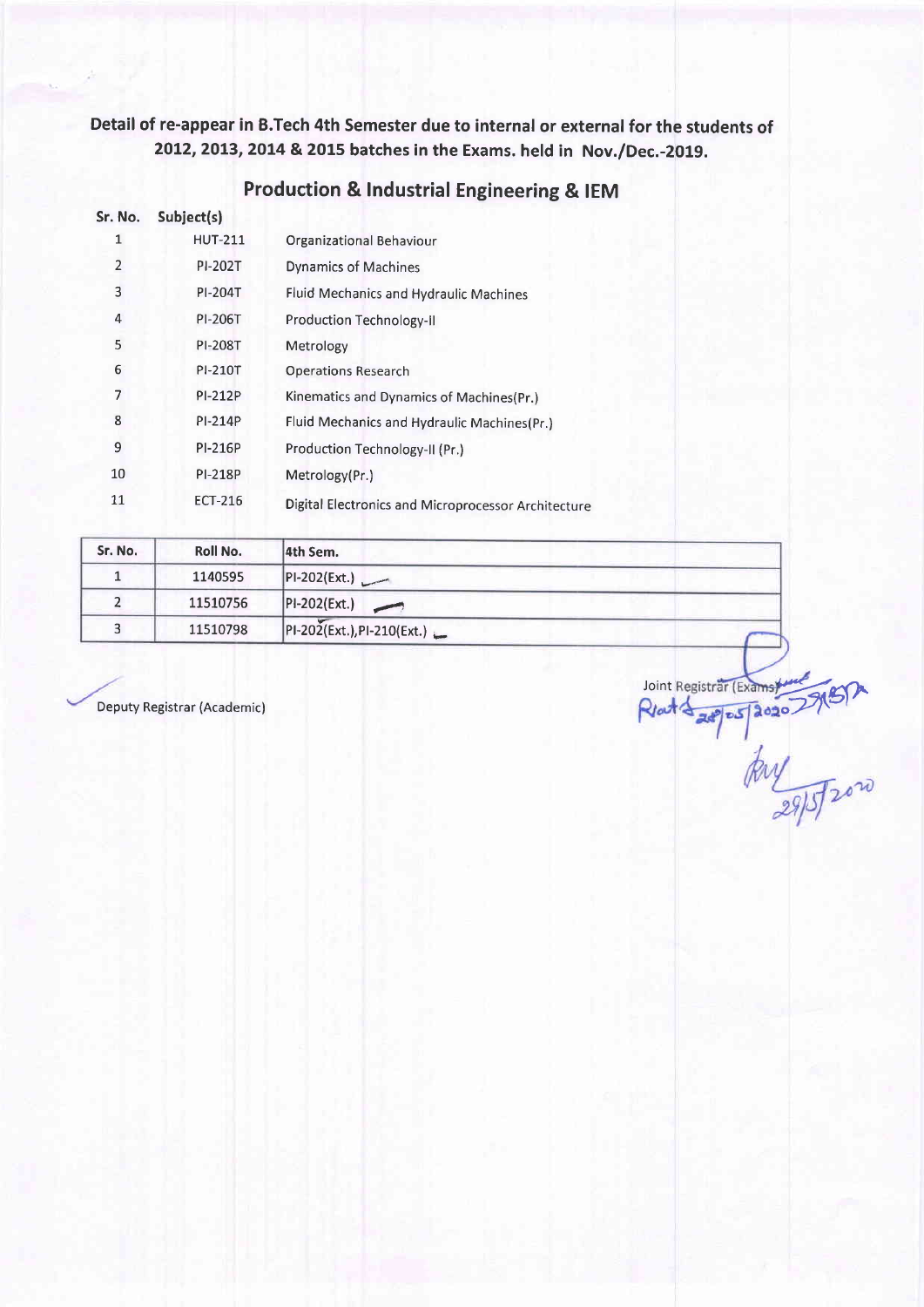### **Information Technology**

| Sr. No.        | Subject(s)    |                                                 |
|----------------|---------------|-------------------------------------------------|
|                | MAT208T/206   | Mathematics-IV                                  |
| $\overline{2}$ | <b>IT-202</b> | <b>Computer Organization &amp; Architecture</b> |
| 3              | <b>IT-204</b> | Unix & Linux Programming                        |
| 4              | IT-206        | Database Management System                      |
| 5              | IT-208        | Java Programming                                |
| 6              | $IT-212$      | <b>Operating System</b>                         |
| 7              | $IT-214$      | Unix & Linux Programming (Pr.)                  |
| 8              | $IT-216$      | Database Management System (Pr.)                |
| 9              | IT-218        | Java Programming (Pr.)                          |
| 10             | $IT-222$      | Operating System (Pr.)                          |

| Sr. No. | Roll No. | 4th Sem.         |  |
|---------|----------|------------------|--|
|         | 1130206  | $IT-204(Ext.) -$ |  |

The Registrar (Academic)<br>
Registrar (Academic)<br>
Registrar (Academic)<br>
Registrar (Exams)<br>
Providence Registrar (Exams)<br>
Providence Registrar (Exams)